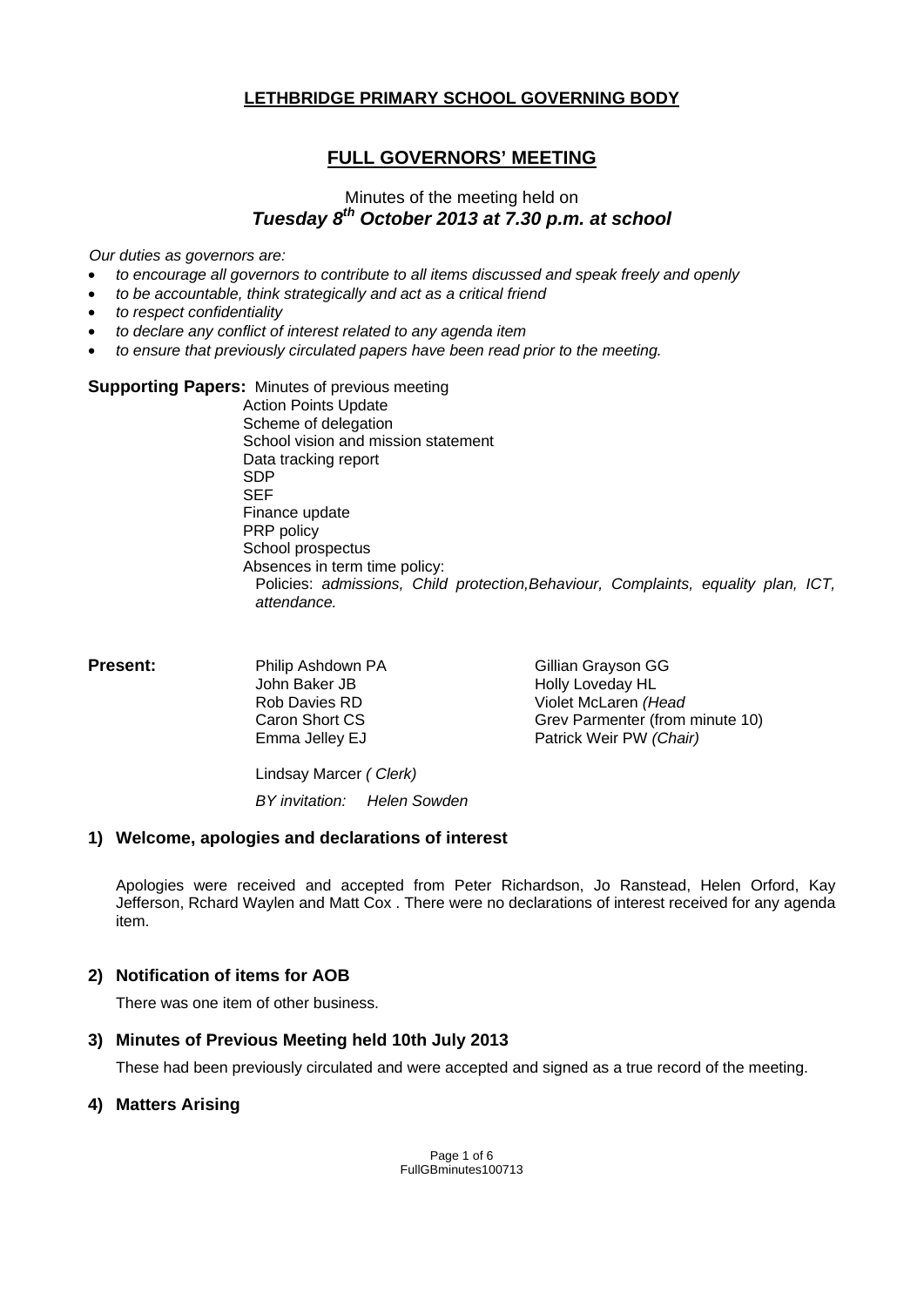1.EJ confirmed that a reminder had gone out to encourage attendance at child protection training. She would follow up again with individuals. ACTION EJ

PW confirmed that he was booked on the training within the next 3 months.

2. The actions regarding Finance reporting and RO reports had been implemented.

- 3. The SDP would be covered as an agenda item at this meeting
- 4. The pay policy would be covered as an agenda item at this meeting.
- 5. The latest position on any outstanding DBS checks needed to be confirmed. ACTION LM

6. Governor elections would be covered later on this meeting agenda.

### **5) Appointment of Chair and Vice-Chair**

PW said that as a result of PA being elected as Chair of F&P there was now a vacancy for Vice Chair of the Governing Board. It was agreed that this would need to be followed up after this meeting.

ACTION PW

#### **6) Scheme of delegation**

The Board agreed with the outcomes of F&P and C&S that the Scheme of delegation was fit for purpose and could be **approved.** 

#### **7) Review of Pecuniary interests register**

The register was in the process of completion and it was agreed that this would be circulated after the meeting once all the signed declarations had been received. ACTION LAM

#### **8) Review school vision and mission statement**

The statement was due for its annual review by the school staff at the end of this academic year. PW asked what the process for this review would be. VM confirmed that school staff would examine it for ongoing relevance, new ideas would be considered and included as would any, changes in the way in which the school was going forward.

The Board APPROVED the statement.

#### **9) Confirm attendance at safer recruitment training**

The Board noted that VM and HS have previously undertaken the training and that PW would be attending the training in November 2013.

#### **10) Head Performance Review**

The Board noted that the review would take place in November. The panel would comprise, PA, PW, RD and GP.

#### **11) Data report from Head**

VM explained the statistics which had previously been presented to S&C at its meeting on 19 September 2013.

VM explained that In terms of the data tracking report the National expectation for progression is 4 points at KS1 and 3 at KS2. Lethbridge school aims for 6 and 4 points respectively in order to obtain additional value added. It was noted the pupils at the school tend to continue to make more progress in reading than writing.

> Page 2 of 6 FullGBminutes100713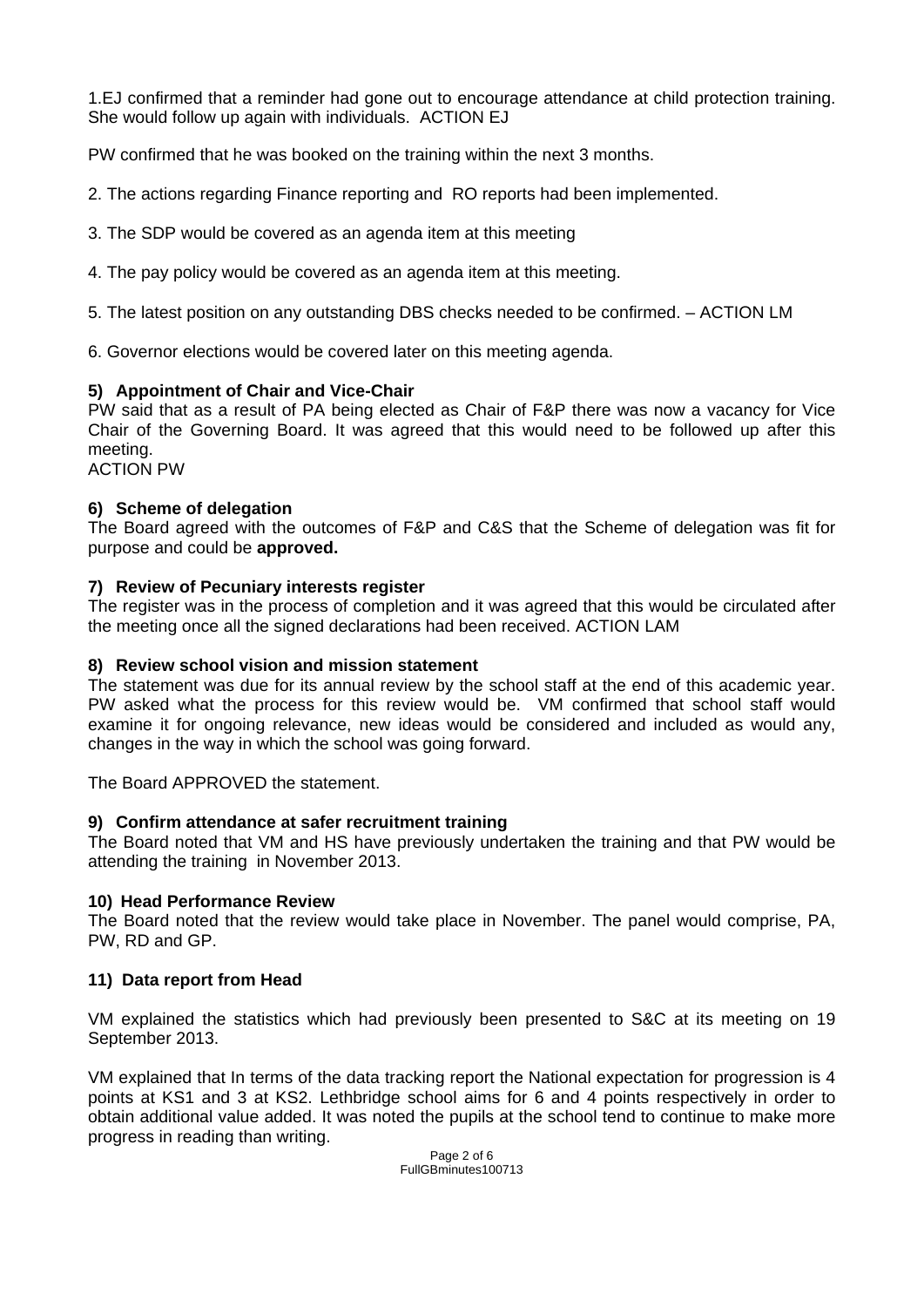There had been good results from all years and year 3 targets had been changed from 3 to a 4 pts target to reflect this.

It was reported that there had not been a lot of national reaction to plans to emphasise writing and grammar and there was still more emphasis on phonics. VM said that it was important to get the balance right and that grammar is integrated into the learning for each year group. The long term plan will structure and formalise this. The phonics national average had gone up from 58-69% and the school was now just ahead of this. There is still a big national emphasis on phonics. The Board noted the report.

## **12) New SDP – linked to SEF**

VM reported that the SDP was now complete. The SEF had not been updated to take into account the results of the OFSTED visit, but this would be done together with information from raiseonline. GG said that it was really good to see that OFSTED areas for improvement are clearly embedded in the SDP.

The Board APPROVED the SDP.

### **13) Feedback from Committees a) F&P**

JB informed the Board that PA had been elected as the new chair. This was in line with expectations that the occupant of that role would have financial expertise.

In the near term the financial position was satisfactory, there would be a need for the long term to consider some apparent shortfalls but it should be noted that planning is undertaken using a worst case scenario.

With regard to premises JB reported on the installation of security cameras and a new phone system. There were still ongoing problems with the temperature during the summer in the upstairs classrooms. The hope that one of the benefits of installing solar panels might have been to diffuse the heat had not been realised.

Nurse and fire training had been completed.

Policies had been considered, including the emergency policy which was fine in principle but required some adaptation for the school. The school trips policy had been agreed

The Committee had noted the possible strike action in October.

The school caretaker had been invited to attend the next F&P to present a maintenance plan

## *C&S*

PW updated the Board on the recent C&S meeting at which the Committee had discussed the pay review, Targets, and Kerry Pleasant had provided an excellent presentation on EYFS. Link governors had been confirmed for literacy.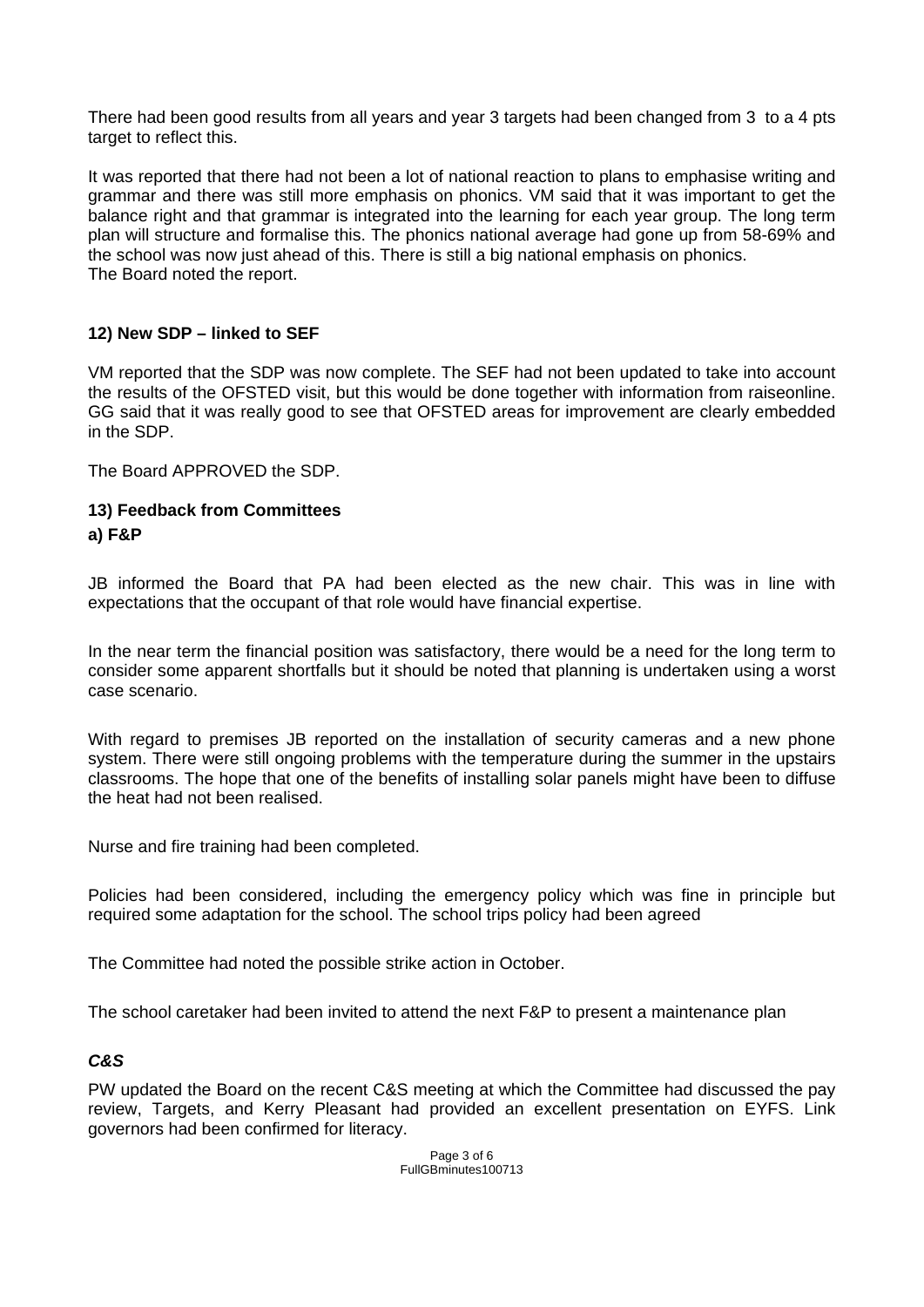He said that the Committee had spent some time discussing other areas that could benefit from link governor appointments, for example art, music and dance, SEN and numeracy. It had been agreed to seek the views of the full board and also to wait until parent governor vacancies were filled. HS confirmed that an external report on creative arts in the school was awaited following an external visit from 'Artsmark'. She said that it had been a successful morning and that depending on the outcome the school could be ready to go for gold in 3 years time. This would mean that the school could put itself forward to qualify for specialist positions in instructing various topics. Pupils would benefit from the opportunity to be more proactive by running clubs etc. This would link well to the values and harmony project. This could be a suitable area for a link governor. The report from the external visit should be available for presentation to the next FGB meeting and the Board could agree appropriate action on the basis of the findings.

The Board agreed that areas such as SDP, Pupil premium, the special PE fund would benefit from visits but may not necessarily need link governors. PW expressed an interest in visiting regarding the PE funding. JB volunteered as the numeracy link governor and PA said he would do a visit regarding pupil premium. If it was later considered that SEN should have a link governor this would be implemented then, in the meantime PW agreed to ask JR to undertake a visit on this topic. Link Governor positions could be confirmed once new parent governors had been recruited.

All the policies considered by the committee had been approved.

ACTIONS: HS to update next S&C re values.

PW to ask JR to undertake a SEN visit.

## **14) Financial update**

PA reported that last year ended with a higher rollover than forecast. As the school year was in its early weeks, spend was currently very much reflecting the budget presented.

GP asked when the audit would take place. It was noted that this would be on  $13<sup>th</sup>$  November followed by a visit on 20 November. Auditors would present their findings at the next F&P.

## **15) Performance Related Pay policy**

This item had been brought to the board's attention before the summer giving governors the opportunity to consider it over the holidays. VM had attended training on the new policy which was being adopted by the local authority .She explained that the policy meant some changes. In the past teachers had automatically progressed by a point each year whereas from next September progression would be related to performance, e.g. it would be possible for teachers to move up more than one point. Measurement of performance would be against specific standards and expectations of the role would increase to reflect higher pay. This is the last year that teachers would need to apply for the upper pay scale, as of September if the specific standards were met individuals would automatically progress. If an individual didn't want the increased responsibilities they would be able to apply for a job in another school or at same school without those responsibilities. If upper scale teachers were not performing well enough to go up then they may not receive a pay rise, or, in some circumstances be subject to capability procedures. An individual's pay could not be reduced.

VM confirmed that staff appraisal procedures are in line with this new policy. The policy needed to be agreed now in order for its implementation in September as staff would currently be setting objectives that would form the basis of their assessment in September.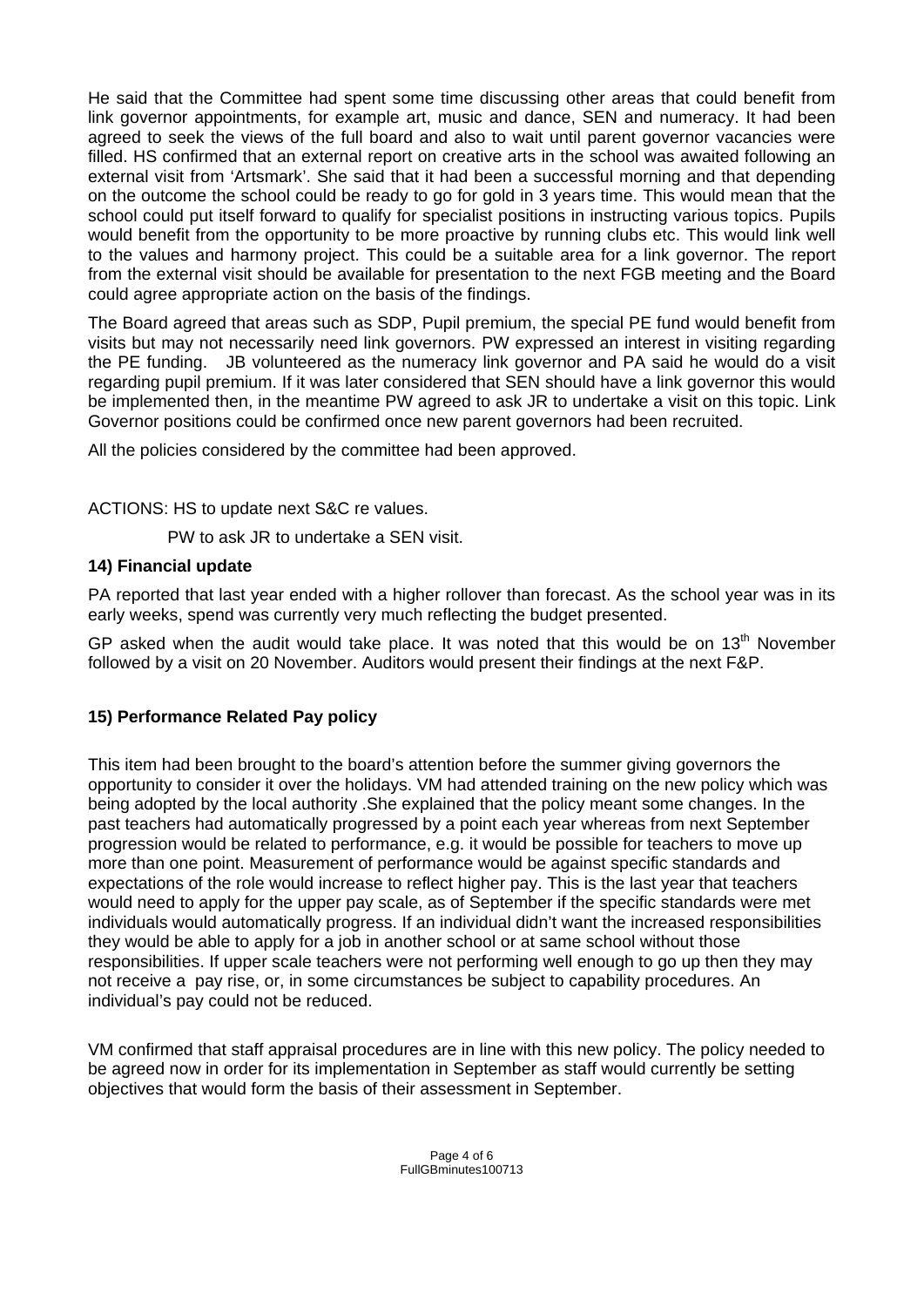GP suggested that the governors role would be to check that VM is following the process and that this would fall within the remit of the S&C committee. If necessary the appeals process which would involve setting up a separate panel could be invoked.

There had been some applications for the upper pay scale this year. The procedure for this involved individuals self- assessing against the standards for UPS and demonstrate how they are meeting them. VM would then consider their application. Criteria were clear and centred around senior roles being seen to be proactive. VM had explained the implications to individuals of the new policy. The board agreed that in order for governors to gain visibility, the criteria/standards should be circulated to governors. In addition the career progression expectations report given to OFSTED would be helpful. This information should be presented to the next S&C meeting. ACTION – VM

. The pay policy was APPROVED.

### **16) New prospectus**

HS said that the prospectus had been updated to include feedback from Ofsted. There were a few aspects to amend which would be done in early November in time for  $12<sup>th</sup>$  November open day. The new version was already on the school website with Ofsted quotes highlighted. It was agreed that it would enhance the website if some quotes were added some from children and parents as well as from quest books.

The Board was very impressed with the status of the prospectus and the efforts to add this information to the website.

### **17) New regulations on absences in term time**

A new regulation issued by Swindon Council meant that VM would no longer be able to authorise any holidays for children during term time. She would have authority to authorise absence in exceptional circumstances only. If unauthorised holiday was taken a local authority fine would be issued. The school would have to send a return to the authority to report on absence.

It was agreed that the Governors would write to parents explaining the statutory change and the new policy and with a copy of the absence request form.

ACTION VM to send out letter from Governors to parents.

#### **18) Policies**

The following policies/documents had been circulated to all governors prior to the meeting: *Scheme of Delegation, admissions, Child protection,Behaviour, Complaints, equality plan, ICT, attendance.* 

School Council is coming up with children's behaviour policy.

The policies were all APPROVED.

## **19) Governor Updates**

The Board noted that there were 3 parent vacancies upcoming and that an invitation was to be circulated to parents inviting nominations.

The current staff vacancy had been advertised twice and as there had been no response PW suggested that he attend a staff meeting to try to recruit.